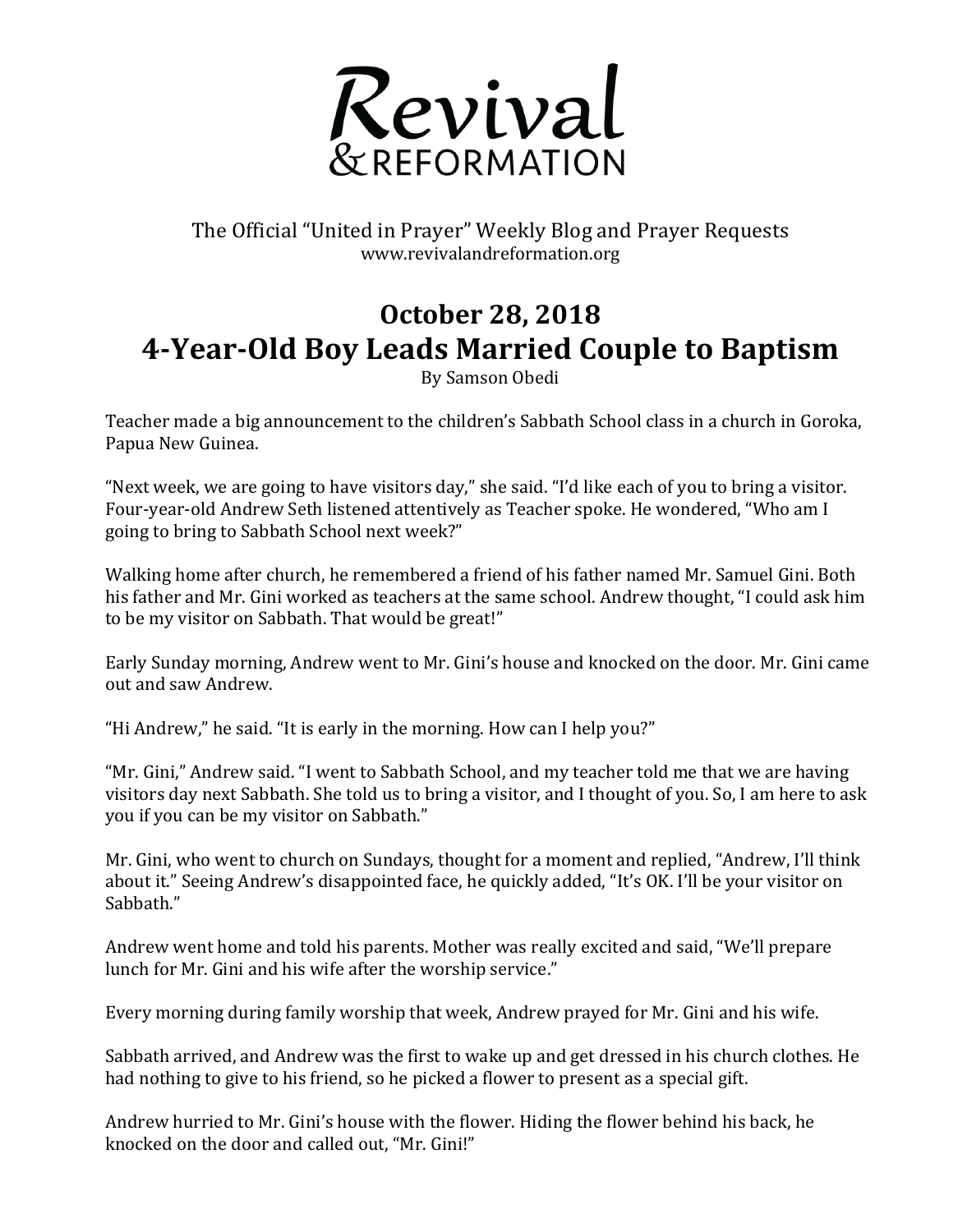He heard the door open and saw someone coming out. It wasn't Mr. Gini. It was his wife. "Andrew, good morning," Mrs. Gini said. "Good morning, Mrs. Gini," said Andrew. "Andrew, how can I help you?" she said. "I am here for Mr. Gini," said Andrew. "I told him that he would be my visitor in Sabbath School class today." Mrs. Gini was surprised, and she said, "He didn't tell me about that. He left for his village yesterday."

Andrew felt sad and thought, "What am I going to do? Who will I take as my visitor to church?" Then a thought sprang into his mind, "Since Mr. Gini is not here, then ask Mrs. Gini to be your visitor today."

Andrew quickly looked up and said, "Mrs. Gini, since Mr. Gini is not here, would you care to be my visitor today?"

Now Mrs. Gini was very surprised. But she knew that Mr. Gini had promised the small boy to be his visitor, and she wanted to honor that commitment.

"Give me a minute," she said. "I'll get myself ready and come to church as your special visitor."

Andrew waited as she got herself ready. She came out, and he gave her the flower. Then he held her hand and took her to church. Mother was at church and saw Andrew walk in with Mrs. Gini. She couldn't believe her eyes because she knew that Mrs. Gini was not a Seventh-day Adventist. She was a strong believer of another faith.

Mother began to cry. She hugged Mrs. Gini and welcomed her to church. Mrs. Gini went with Andrew to his Sabbath School class. After that, she stayed for the sermon and went to Andrew's home for lunch.

After that, Mrs. Gini started coming to church ever Sabbath. She learned more about the Adventist faith and especially the Sabbath. It was the first time that she learned the truth about keeping the Sabbath in the Bible. She accepted the Sabbath and, after a few months of studying the Bible, she was baptized. Mr. Gini joined her afterward and also became a member of the church.

*Samson Obedi is personal ministries and Sabbath School director of Eastern Highlands Simbu Mission in Papua New Guinea.*